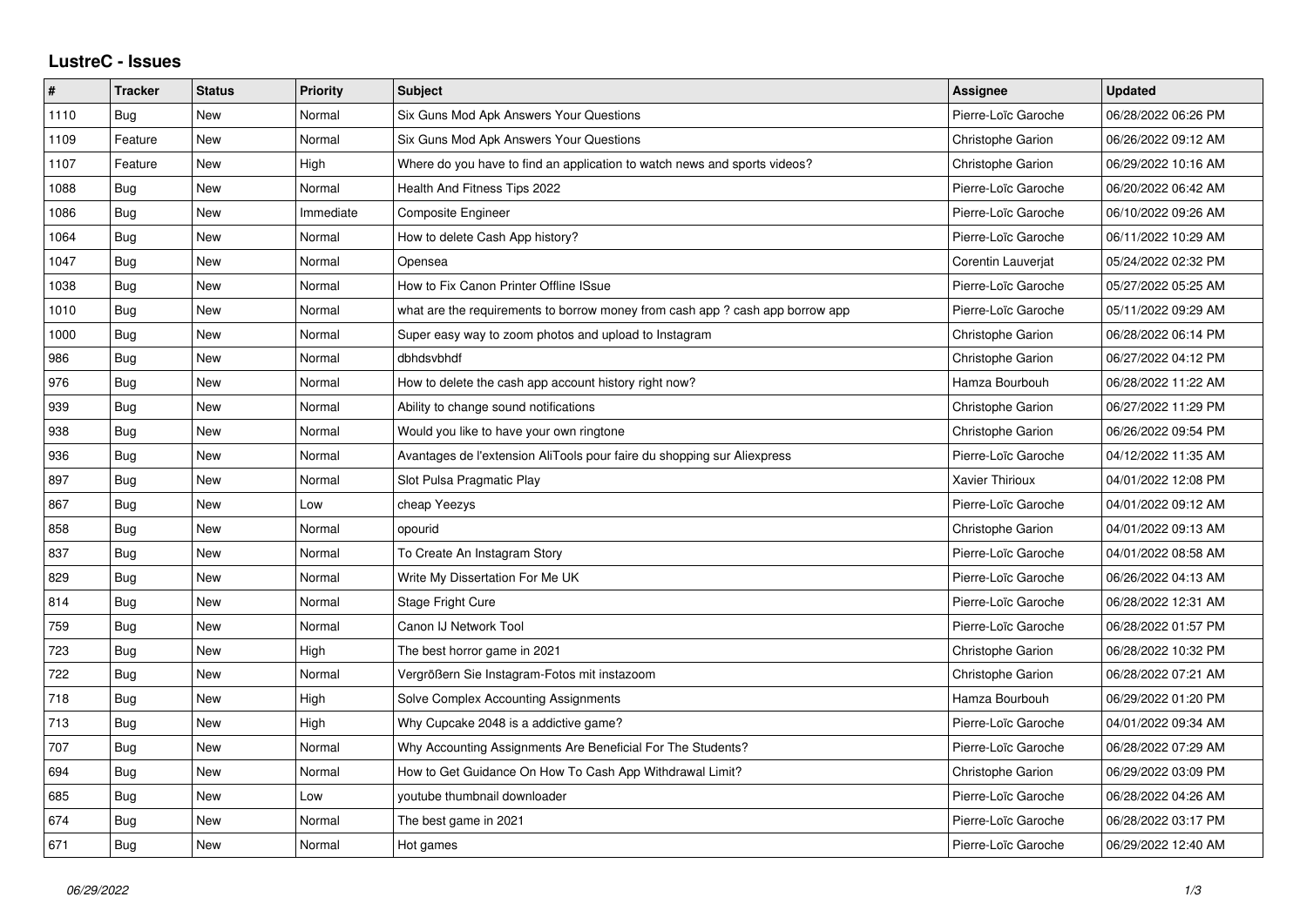| $\sharp$     | <b>Tracker</b> | <b>Status</b> | <b>Priority</b> | <b>Subject</b>                                                                       | <b>Assignee</b>          | <b>Updated</b>      |
|--------------|----------------|---------------|-----------------|--------------------------------------------------------------------------------------|--------------------------|---------------------|
| 606          | Feature        | New           | Normal          | Play unblocked cookie crush 3                                                        | Pierre-Loïc Garoche      | 06/29/2022 01:42 AM |
| 602          | Bug            | <b>New</b>    | Normal          | Best Essay Writing Service UK                                                        | Pierre-Loïc Garoche      | 06/29/2022 10:32 AM |
| 601          | Bug            | New           | Normal          | Best Essay Writing Service UK                                                        | Pierre-Loïc Garoche      | 06/29/2022 01:57 PM |
| 580          | Bug            | New           | High            | What is Narrative Essay?                                                             | <b>Christophe Garion</b> | 06/26/2022 04:49 PM |
| 579          | Bug            | New           | Normal          | YOUR CV MAKES YOUR FIRST IMPRESSION                                                  | Christophe Garion        | 06/27/2022 12:22 PM |
| 571          | Bug            | New           | Normal          | How may the Cash app dispute your trade?                                             | Pierre-Loïc Garoche      | 06/29/2022 09:47 AM |
| 570          | Bug            | New           | Normal          | What is Sutton bank cash app customer service phone number?                          | Pierre-Loïc Garoche      | 06/28/2022 03:09 PM |
| 569          | Bug            | New           | Normal          | What is the incoming and outgoing mail server for Outlook IMAP settings?             | Pierre-Loïc Garoche      | 06/28/2022 07:38 PM |
| 536          | Bug            | <b>New</b>    | Normal          | How to check the balance on the cash app card                                        | Hamza Bourbouh           | 06/29/2022 01:17 PM |
| 535          | Bug            | <b>New</b>    | Normal          | Getting Tangled Problems When You Try To Apply For Cash App Delete Account           | Christophe Garion        | 06/26/2022 04:51 PM |
| 534          | Bug            | New           | Normal          | Know how to initiate cash app refund by contacting the technical team                | Pierre-Loïc Garoche      | 06/29/2022 03:23 PM |
| 531          | Bug            | New           | Normal          | Cheap Assignment Writing Service UK                                                  | Anonymous                | 06/29/2022 12:18 PM |
| 530          | Bug            | New           | Normal          | Cheap Assignment Writing Service UK                                                  | Anonymous                | 06/28/2022 11:00 PM |
| 523          | Bug            | New           | Normal          | What Is The Right Google Account Recovery Aid To Regain Account Access?              | Pierre-Loïc Garoche      | 06/29/2022 03:04 PM |
| 501          | Bug            | New           | Normal          | How Do I Annihilate Cash App Transfer Failed Problems Effectively                    | Pierre-Loïc Garoche      | 06/29/2022 03:12 PM |
| 500          | Bug            | New           | Normal          | Simply contact the technical team, to find the solution to cash app refund problems. | Pierre-Loïc Garoche      | 06/29/2022 01:44 PM |
| 281          | Feature        | New           | Normal          | what are the types of Ringtones?                                                     | Anonymous                | 06/29/2022 10:43 AM |
| 270          | Bug            | New           | Normal          | Logo Mansion                                                                         | Christophe Garion        | 04/01/2022 08:20 AM |
| 224          | Feature        | New           | Normal          | Instant Personal Loan                                                                | Pierre-Loïc Garoche      | 06/28/2022 04:40 PM |
| 188          | Bug            | <b>New</b>    | Normal          | Why are university students buying assignments online?                               | Pierre-Loïc Garoche      | 06/29/2022 09:32 AM |
| 167          | Bug            | New           | Normal          | instant loan without documents                                                       | Anonymous                | 06/28/2022 07:35 PM |
| 152          | Bug            | <b>New</b>    | High            | professional bridal makeup artist                                                    | Christophe Garion        | 06/26/2022 05:44 PM |
| 92           | Bug            | <b>New</b>    | High            | expression should have been normalized in EMF backend                                | Pierre-Loïc Garoche      | 06/29/2022 12:05 AM |
| 88           | Bug            | New           | Normal          | kind2 output: When for node arguments                                                | Pierre-Loïc Garoche      | 06/28/2022 06:24 AM |
| 72           | Bug            | <b>New</b>    | Normal          | Simulinkd does not match Lustre using EMF backend when using nested Merge expression | Pierre-Loïc Garoche      | 04/01/2022 08:06 AM |
| 78           | Bug            | In Progress   | Normal          | Why generate MCDC conditions for constant flows?                                     | Pierre-Loïc Garoche      | 04/01/2022 08:08 AM |
| 96           | Bug            | Resolved      | High            | Lustrec installation failed                                                          | Pierre-Loïc Garoche      | 04/01/2022 08:11 AM |
| 93           | i Bug          | Closed        | High            | C code generation ERROR when node is stateless                                       | Pierre-Loïc Garoche      | 06/29/2022 03:14 PM |
| 91           | Bug            | Closed        | High            | Json of EMF backend is broken for array access                                       | Pierre-Loïc Garoche      | 06/29/2022 09:58 AM |
| $ 90\rangle$ | Bug            | Closed        | High            | Lustrec error is unreadable                                                          | Pierre-Loïc Garoche      | 06/28/2022 03:09 PM |
| 89           | Bug            | Closed        | Normal          | EMF backend failed                                                                   | Pierre-Loïc Garoche      | 06/29/2022 02:08 PM |
| 87           | Bug            | Closed        | Normal          | kind2 output: merge                                                                  | Pierre-Loïc Garoche      | 04/01/2022 08:03 AM |
| 86           | Bug            | Closed        | Immediate       | lustrev ne se termine pas                                                            | Pierre-Loïc Garoche      | 04/01/2022 08:03 AM |